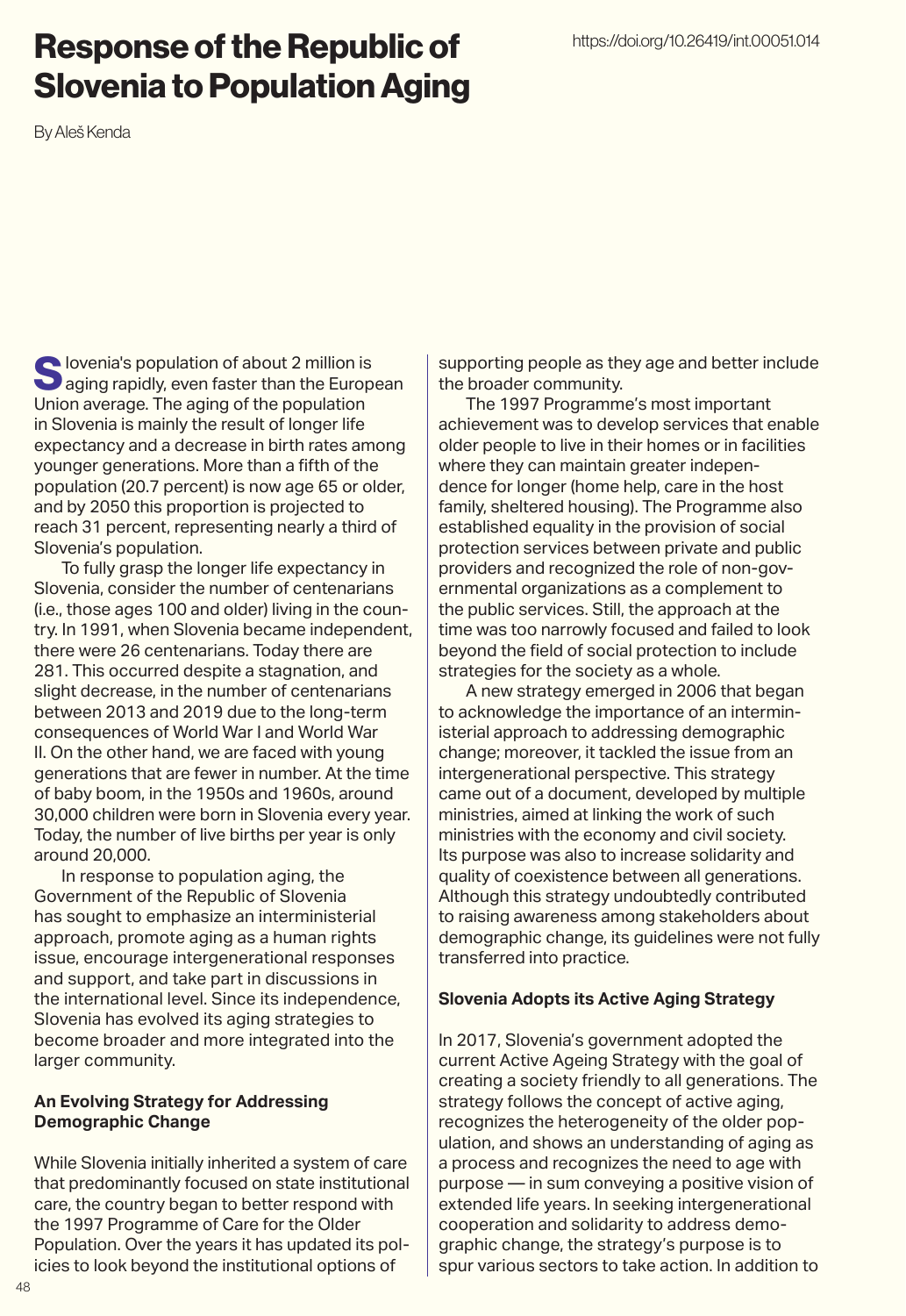## The strategy follows the concept of active aging, recognizes the heterogeneity of the older population, and shows an understanding of aging as a process and recognizes the need to age with purpose in sum conveying a positive vision of extended life years.

pursuing immediate solutions, the government is seeking to prepare for the future by focusing on the trends that will shape that future — including technological development and digitization of the society, a shifting understanding of the working life cycle, and changes in the labor market resulting from the increase in flexible forms of work.

The Active Ageing Strategy is divided into four clusters:

- 1. Labor market and education
- 2. Independent, healthy and safe living for all generations
- 3. Participation in society
- 4. Creating an environment that supports an active life throughout the life course

A key driver of the work within each cluster is a conscious effort to consider a broad range of actions, from creating provisions on immigration to addressing inequalities in health care. Efforts also include supporting active engagement in society through political engagement and volunteerism, especially with the support of technological solutions. Other aspects involve adjusting the labor markets and economy to the changed age structure of the population and reduced labor

supply, improving housing and transportation systems, and creating social protections.

On the basis of the adopted Strategy, the Council for Active Ageing and Cooperation between Generations was established as a permanent expert consultative body of the Government of the Republic of Slovenia. The Council is responsible for the continuous and coordinated participation of the state, the profession, the economy and civil society representatives in the implementation of policies concerning long-lived society and intergenerational cooperation, as well as the monitoring and implementing of the Strategy and the well-being of older people. Key components of the Active Ageing Strategy among others include preventing ageism, addressing the personal safety of older people, and the protection and exercise of the human rights of older people. By actively raising awareness about ageism within the public and private sectors, the aim is to better identify discriminatory practices and create institutional cooperation to address it. To tackle ageism, the Strategy includes the establishment of a formal, high-level group composed of representatives of ministries, the human rights ombudsman, and non-governmental organizations focused on the human rights of the older population. This is still awaiting implementation.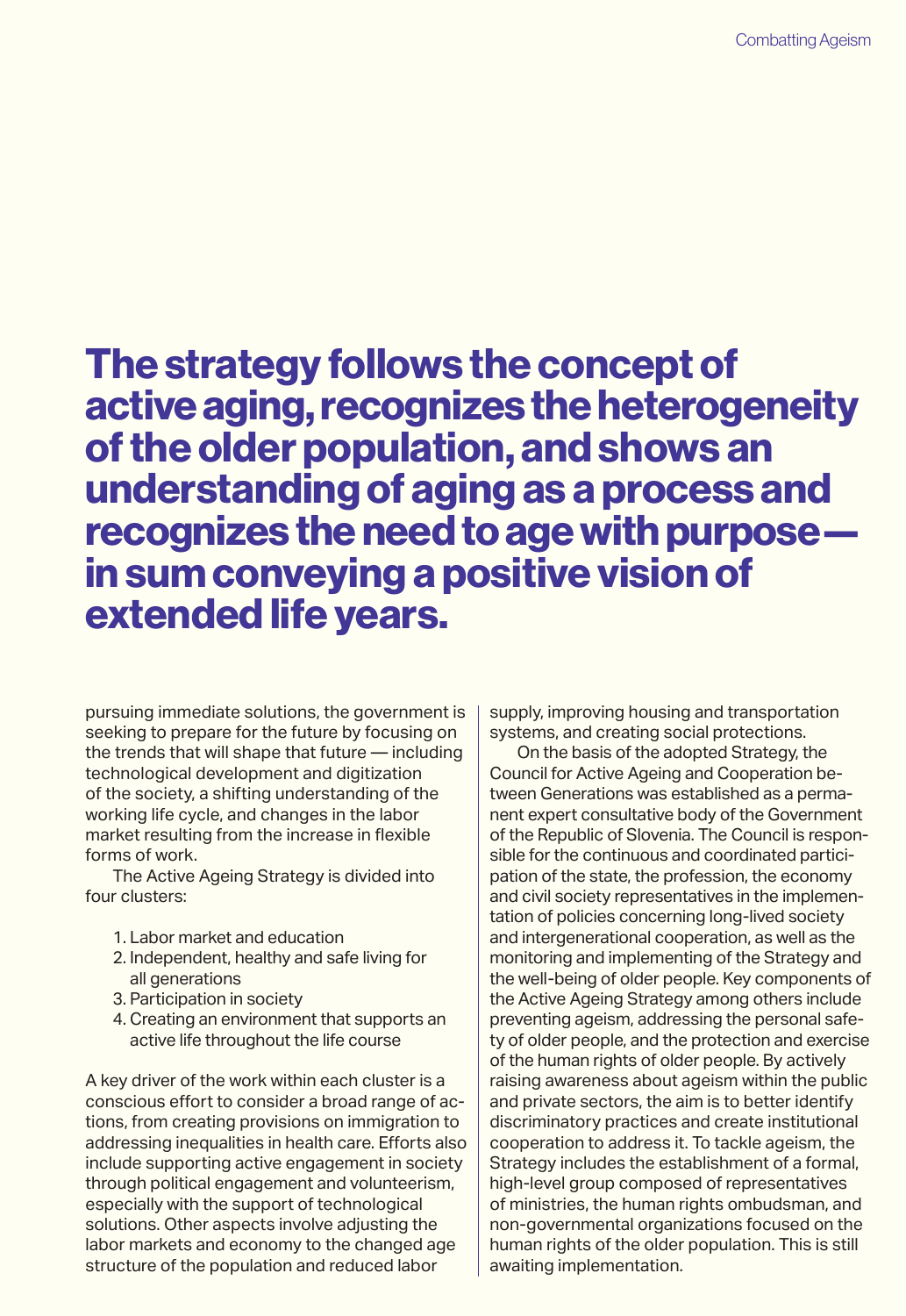# By actively raising awareness about ageism within the public and private sectors, the aim is to better identify discriminatory practices and create institutional cooperation to address it.

The action plans of different clusters are crucial for the implementation of the strategy and are monitored based on the indicators of the Active Ageing Index, a UNECE tool to measure the untapped potential of older people for active and healthy ageing across countries. This index includes four main criteria with different sub-criteria which are presented in brackets below:

- 1. Employment (employment rates for different age groups, also for those above 70 years)
- 2. Capacity for active ageing (voluntary activities, care to children and grandchildren, care to infirm and disabled, political participation)
- 3. Participation in society (physical exercise, access to health services, independent living, financial security, physical safety, lifelong learning)
- 4. Independent, healthy, and secure living (remaining life expectancy at age 55, hare of healthy life expectancy at age 55, mental well-being, use of ICT social connectedness, educational attainment)

In implementing the strategy and other activities related to aging, the ministries consult with various groups representing the older population, especially with the largest organization, the Slovenian Federation of Pensioners' Organisations (ZDUS). This is Slovenia's largest non-governmental, non-political and humanitarian organization of pensioners. They fight for older people's rights, better social legislation, housing standards for a good long-term care legislation, etc. Their main goal is that older

people can stay at home for as long as possible. This is why they themselves, with the financial support of the state, implement the Older for the Older Program, where they make house visits to over-69-year-olds to check if they need any help. If needed, representatives of this organization inform the official institutions. Older people more easily share their problems with the representatives of the ZDUS, because they are their peers in whom they can trust.

### **Response to the COVID-19 Pandemic**

Slovenia was heavily affected by the COVID-19 pandemic and, like other countries, adopted several measures to protect the most vulnerable groups, especially the older population. In the initial stages of the pandemic this included reserving early hours in shops for older people, relying on NGOs, neighbors, and other volunteers to bring supplies to older adults, and providing recipients of low pensions with a solidarity bonus twice. Physical distancing and quarantine measures, which effectively limited the spread of the virus, caused considerable feelings of loneliness, social exclusion and mental distress, especially in the older population.

In nursing homes, which were hit harder by infections in the first and second waves compared to the rest of the older population, the residents were additionally affected by restrictions on movement in their homes and visits. Virtual contact with family and friends could not replace genuine human contact, socializing, and walks, especially for residents suffering from dementia.